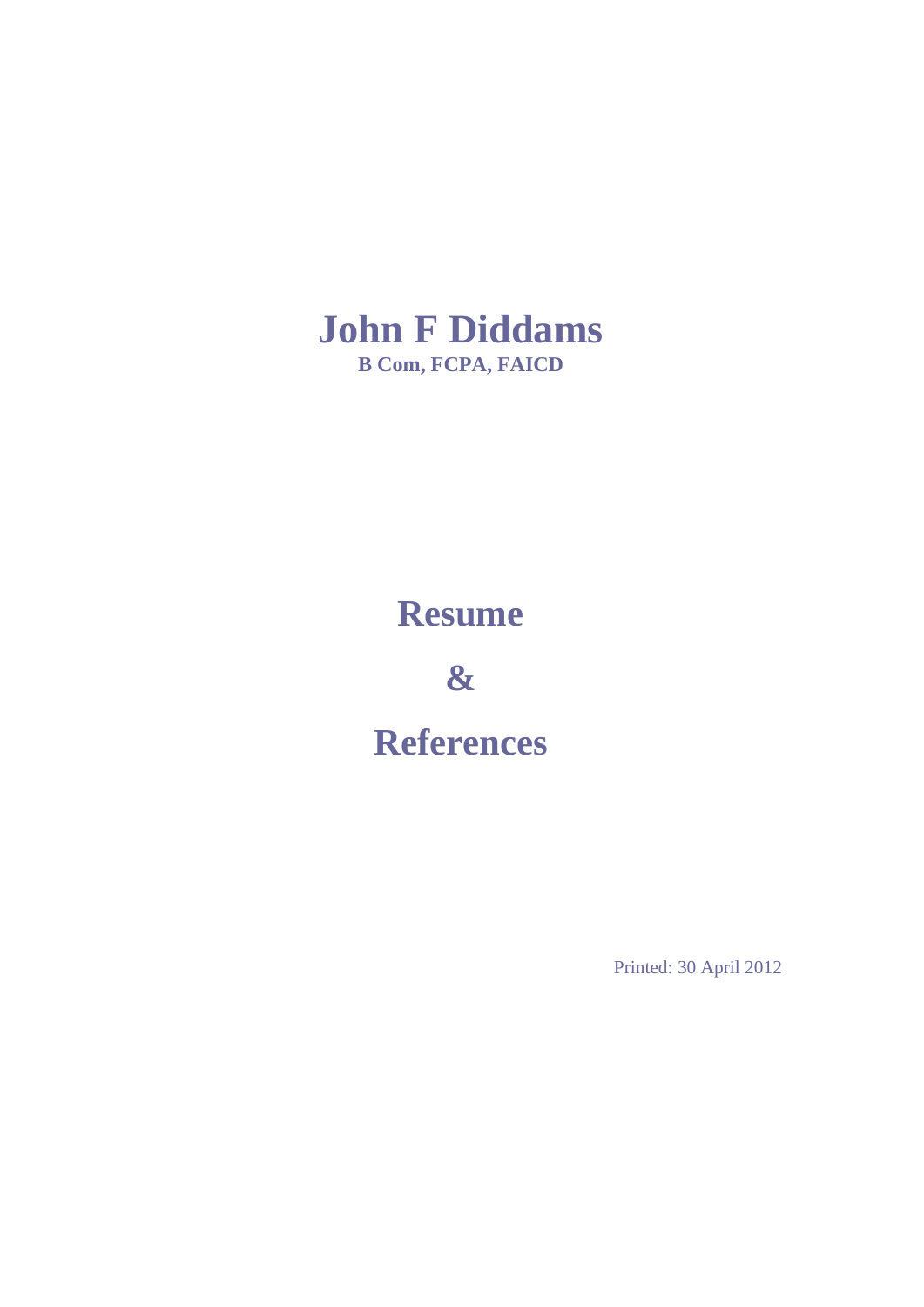# **John F Diddams**

**B Com, FCPA, FAICD**

# **Executive Summary**

- Over 40 years of financial & business experience.
- Raised over \$100m capital for 12 SME companies and listed 5 of these on the ASX in last 10 years.
- CEO and/or CFO of both private & public listed companies, in Australia and UK.
- Bachelor of Commerce (Honours, Accounting).
- Fellow of the Australian Society of CPA's.
- Fellow of the Aust. Institute of Company Directors.
- Extensive experience in the practical application of:
	- o Australian Corporations Law,
	- o ASX Listing Rules,
	- o LSE AIM Rules,
	- o Accounting Standards and
	- o Corporate Governance Guidelines.
- Expertise  $&$  extensive practical experience in:
	- o Preparation of operating budgets, financial forecasts, business plans, etc,
	- o Writing Prospectus & Disclosure Documents
	- o Advice on commercialisation strategies,
	- o Advice on feasibility of mergers & acquisitions,
	- o Raising venture & later stage capital,
	- o Managing IPO & other "due diligence" processes,
	- o Directors duties & Company Secretarial,
	- o Non-executive Director.
- Practical, hands-on, experience with start-up, emerging, growth & SME companies.

### **Contacts**

Unit 2, 184B Kurraba Road Telephone: +61 2 9325 5901 Neutral Bay NSW 2089 Australia Facsimile: +61 2 9325 5950 PO Box 1567<br>
Nobile: +61 419 999 921<br>
Nobile: +61 419 999 921<br>
Alt. E-mail: jdiddams@ozemail.

Alt. E-mail: [jdiddams@ozemail.com.au](mailto:jdiddams@ozemail.com.au) Website: [www.jfdcpa.com.au](http://www.jfdcpa.com.au/) E-mail: [jfdiddams@jfdcpa.com.au](mailto:jfdiddams@jfdcpa.com.au)

### **Personal**

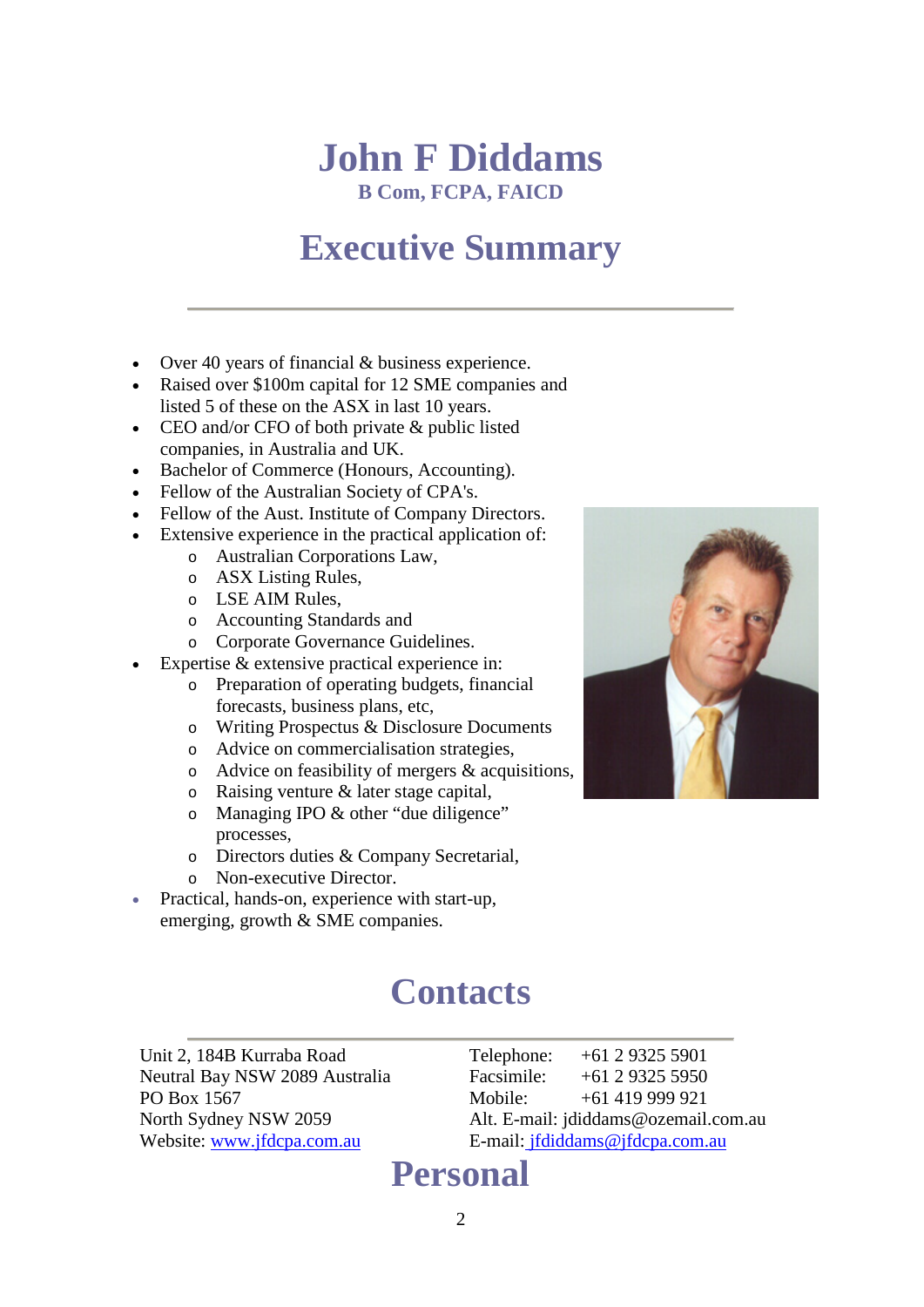| Nationality: Australian |                             |            | Date of Birth: 22 August 1948 |
|-------------------------|-----------------------------|------------|-------------------------------|
| Children:               | Boy 33 years, Girl 31 years | Health:    | Fit, non smoker               |
| Sports:                 | Golf, snow skiing, sailing  | Interests: | My children, music            |

### **Qualifications**

- Matriculation with Honours, Haileybury College, Melbourne (1966)
- Bachelor of Commerce (Honours, Accounting) University of NSW (1973)
- Certified Practising Accountant (1974)
- Appointed a Fellow CPA (1997)
- CPA Public Practice Certificate (1998)
- Mt Eliza Business School "Leadership in Action" Graduate (1994)
- Graduate of AICD Company Directors Residential Course (2006)
- Fellow of Australian Institute of Company Directors (member since 1994)

## **Psychological Attributes**

Test results from 1995 Morgan & Banks Psychological Assessment, in percentile bands:

|                            | <b>General Population</b> | MD/CEO <sub>s</sub>    |
|----------------------------|---------------------------|------------------------|
| General Intelligence       | $94th$ (outstanding)      | $63rd$ (above average) |
| Verbal Comprehension       | $99th$ (outstanding)      | $67th$ (above average) |
| <b>Numerical Reasoning</b> | $99th$ (outstanding)      | $79th$ (superior)      |
| <b>Verbal Reasoning</b>    | $99th$ (outstanding)      | $79th$ (superior)      |

#### **Myers-Briggs Type Indicator:**

| <b>ESTJ</b> | Logical, analytical, decisive, and tough-minded.<br>Able to organise facts and operations, well in advance. |
|-------------|-------------------------------------------------------------------------------------------------------------|
|-------------|-------------------------------------------------------------------------------------------------------------|

### **Employment History**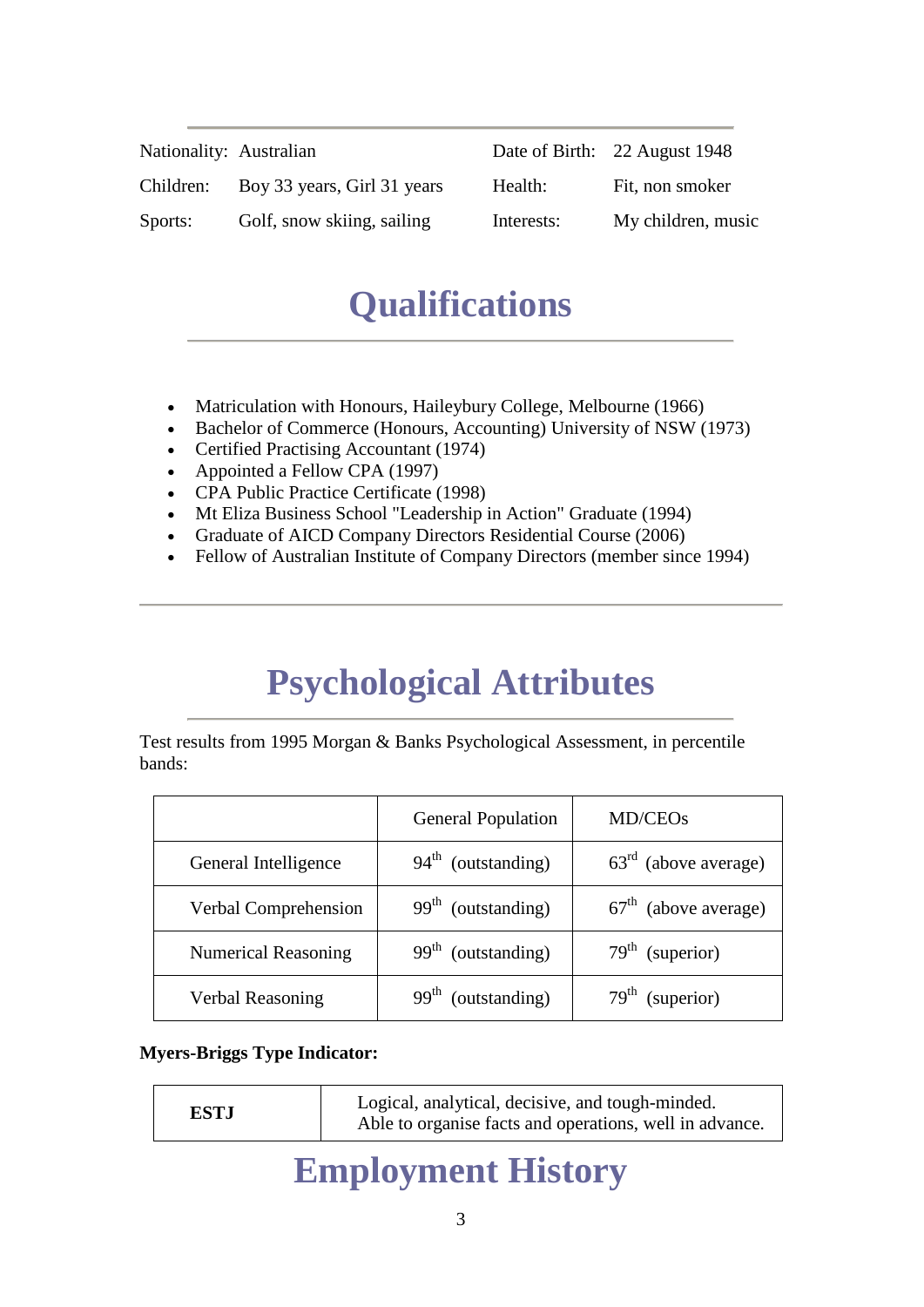#### **1997 – Present CPA Public Practice "JFDCPA"** Sydney, Principal I am the Principal of my own CPA Public Practice through which, I provide corporate & financial consultancy services, including: o Preparation of business plans& financial forecasts, o Preparation of Prospectus and other such disclosure documents, o Advice on commercialisation strategies and feasibility of

- mergers & acquisitions,
- o Raising venture, later stage and IPO capital,
- o Managing IPO and other "due diligence" processes,
- o Interim executive services,
- o Non Executive Director,
- o Company Secretarial services, and
- o General financial consultancy advice.

#### **Over the past 10 years, I have helped raise over \$100 million of equity capital for 12 SME companies and have managed the process for listing five such companies on the ASX.**

In most cases I have acted as a Director (either Executive or NED) of the company and in some cases in a senior executive capacity (CEO or CFO) as well.

In all cases, I managed the IPO or capital raising process, including:

- o Advising on capital structure and required funding,
- o Preparation of the Prospectus or other disclosure documents,
- o Management of advisors including lawyers, investigating accountants, auditors and industry experts,
- o Negotiation with brokers, fund managers and institutional investors to obtain required underwriting, capital and shareholder spread.
- o Liaison with ASIC, ASX and other regulatory bodies to ensure legal compliance and success of the project, and
- o Ensuring documentation, minutes, etc, will provide "due diligence defence" for all directors.

#### **Recent assignments and services have included:**

- o Contracted by a Sydney based venture capital fund to provide financial services and to "backdoor list" an internet advertising technology provider into an existing dormant ASX listed company. Raised \$8 million through an IPO and later, a further capital through various rights issues, institutional placements and a Share Purchase Plan. **Mooter Media** listed on the ASX in December 2005. I acted initially as a contract CFO, interim CEO for a period and am currently Company Secretary, Alternate Director and Contract CFO to the company.
- o Acted as interim, contract MD for a company with a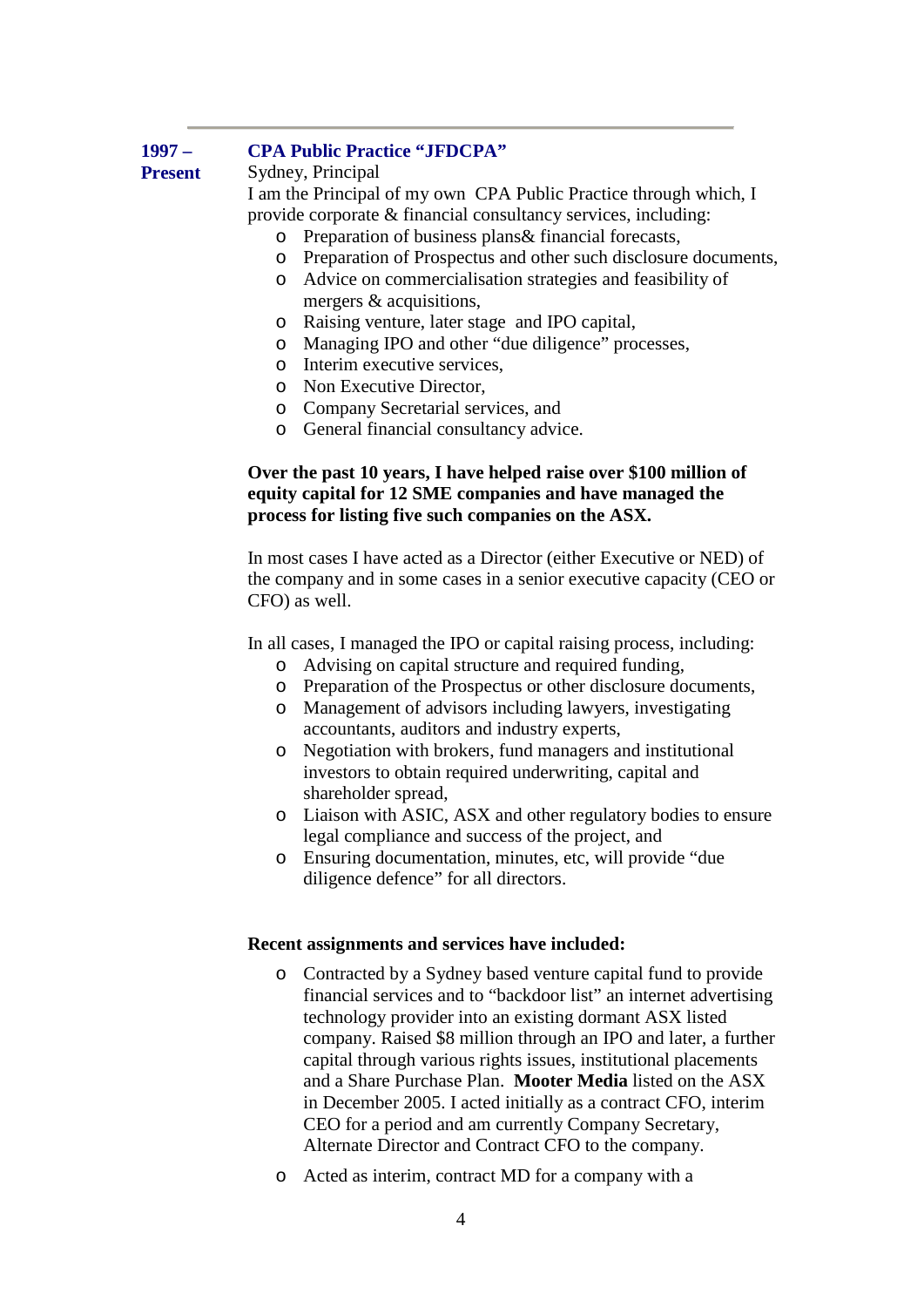proprietary dental device for the treatment of snoring & obstructive sleep apnoea. Raised \$12 million through an underwritten IPO with eG Capital and listed **Somnomed** on the ASX at a 50% premium to the float price, whilst acting as Interim CEO, after having prepared detailed financial forecasts and business plan, prepared the Prospectus and managed the due diligence process on behalf of the Directors.

- o Secured the exclusive Australian licence for the Swedish developed, Sponsored Telephony Service, raised \$1m in private seed capital, conducted live trials, introduced Primus Telecom as 20% shareholder, then raised a further \$5m of venture capital and introduced the service to Australian subscribers. Prepared the business plan, financial forecasts, managed all due diligence, capital negotiations with underwriters BBY, wrote the prospectus for an \$18 million IPO and listed **Optecom** on the ASX in April 2000.
- o In late 2000, Optecom was adversely affected by the correction in the IT market and the downturn in the advertising market and, at my recommendation, suspended the service to preserve shareholder value, retaining \$11m in cash and the ASX listing. After evaluating a number of alternative businesses to maximise shareholder value, Macquarie Bank underwrote a capital raising of a further \$21.5 million from institutional investors to acquire **Ambri**, a biotech subsidiary of Pacific Dunlop and "backdoor list" it into Optecom. I represented the Optecom directors in all negotiations with the vendor, underwriter and management of the Ambri business and was the sole Optecom representative on the due diligence committee. Ambri listed on the ASX in August 2001.
- o Participated and/or a managed number of capital raising transactions between \$1m and \$10m for SME type companies, for which details are available on request.

#### **Extracts from written references, provided in relation to the above activities, are as follows:**

### **Christopher C. Golis, Chairman**

#### **Nanyang Ventures Pty Ltd**

"*John managed the entire [IPO] process for [Mooter Media], including the production of the prospectus, co-ordination of advisors, broker presentations, etc, in a timely and professional matter. In particular, via his network of advisors, he was able to achieve exceptionally professional results, at a reasonable cost."*

#### **Mark Fordree, Managing Director eG Capital Pty Limited**

"*We enjoyed working with John on the recent [IPO] capital raising for SomnoMed Limited. I would be pleased to endorse his skills &*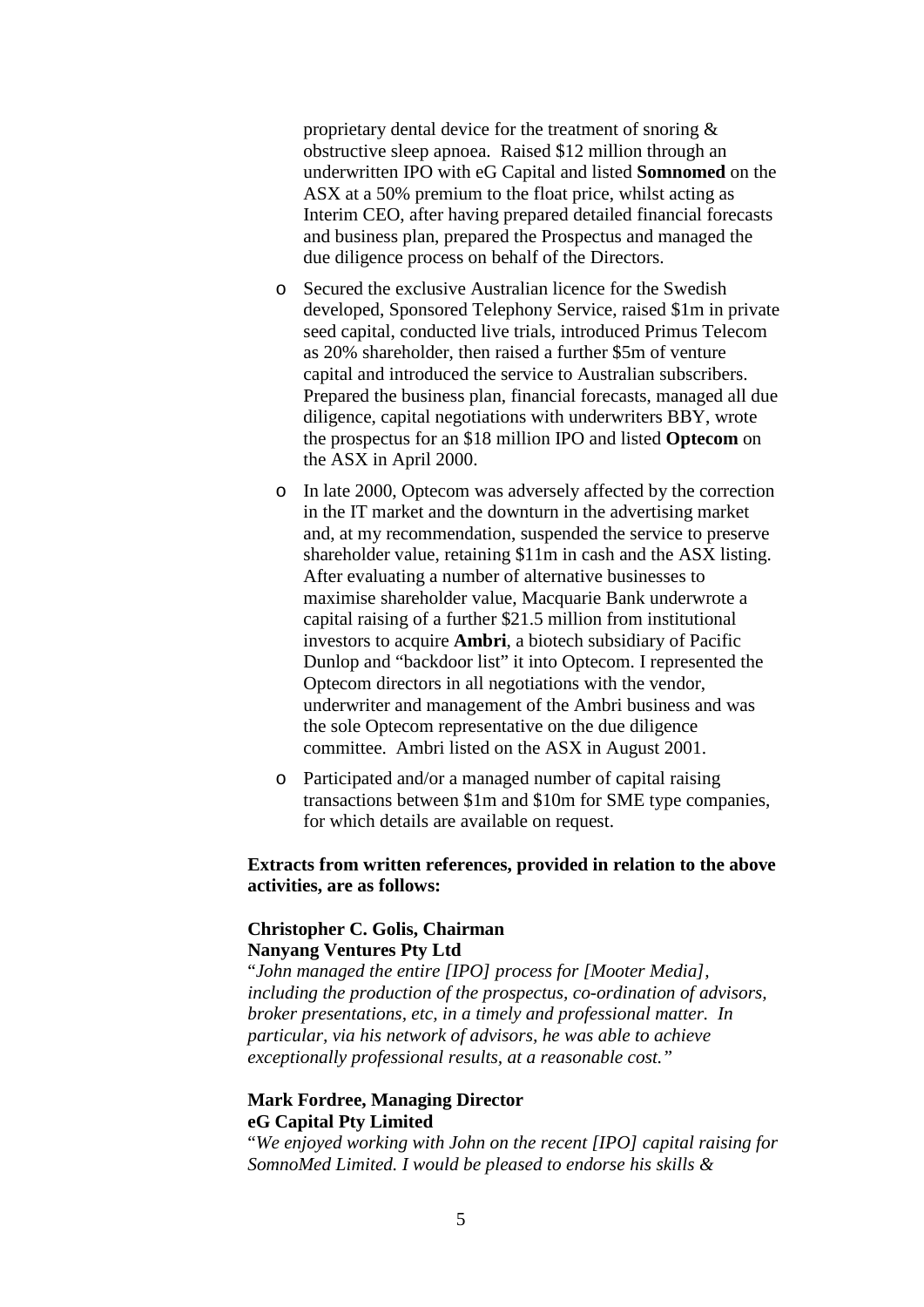*expertise in person, on 02 9222 1991.*"

#### **Andrew Cohen, Director Inteq Limited**

"*John has strong numerical, analytical and written skills that enable him to quickly assess the operational and financial performance of a business. He is able to focus on the critical areas that underpin the growth potential of a business, assess the risks [pertaining thereto] and evaluate the implications through appropriate commercial due diligence. Please call me on 02 9231 3322 for a personal reference."*

#### **Bill Ferris, Chairman CHAMP Ventures Pty Limited**

*"John has considerable skills and professionalism and I am pleased endorse him. Should you require an industry participant reference, please contact me on 02 9241 4444."* 

#### **Rob Lee, Executive Director Macquarie Equity Capital Markets**

"*It was a pleasure working with you. Your contribution was highly valued by all members of the project team. The professionalism and technical skills you bought to the transaction were a key ingredient in delivering a successful outcome for this complex transaction"*

#### **Remy Morello, Director Endeavour Capital Pty Ltd**

*"John was instrumental in changing the course of the company, in order to preserve shareholder value in a disintegrating market sector. John has a good rapport with people, is affable, honest and of a sharp mind"*

#### **John Eady, Chairman Ambri Limited**

*"Thank you for the way you worked through the issues… it was very thorough, required considerable knowledge and attention to detail. Your thoroughness and determination make you well armed to tackle any challenge."*

#### **1993 – 1996 Australian Topmaking Services Limited**

Parkes & Sydney, CFO & CEO.

Managed a \$22 million IPO, listing of the Company on the ASX and the negotiation of a \$5m TCFDA government grant to finance the building of a wool topmaking plant in NSW. Negotiated and project managed the construction contract for the building of a \$25m, fully integrated, wool-combing & wastewater treatment plants at Parkes, which was completed on time and within budget.

Appointed CEO in 1995 and relocated to Parkes to manage the newly completed plant, which employed over 100 people on a 24/7 basis. The plant specialised in combing fine wools, which provided a valuable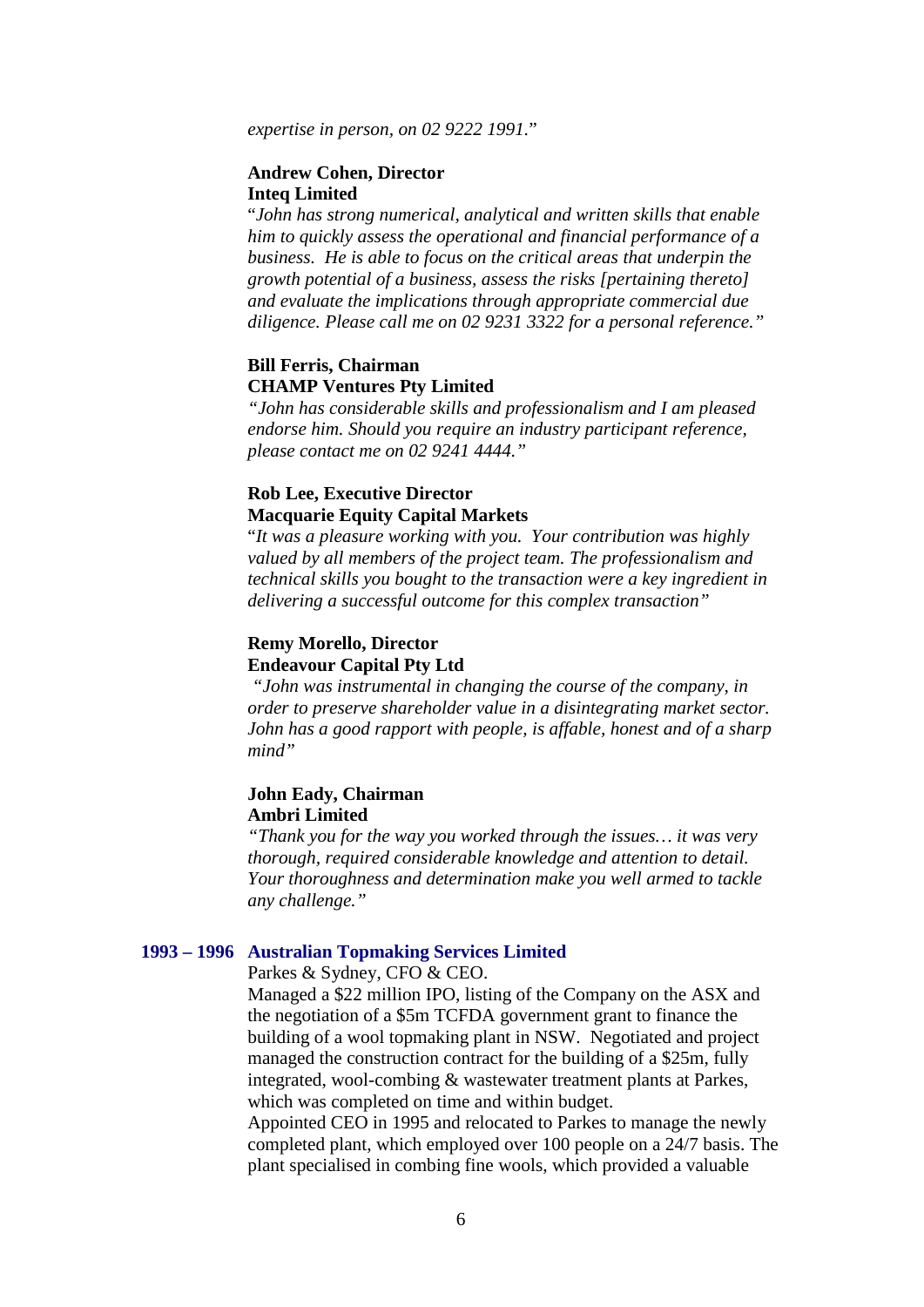niche market in a time of deteriorating wool prices. In 1996 arranged \$11 million of new capital to retire debt, through a rights issue underwritten by BNP Equities, through which Elders became major shareholder and later privatised the company. I left to return to live in Sydney.

#### **Merv Collens, Director Austop Limited**

"*Without John, the project would not have been built on time or on budget, as it was, nor would it have come into profit on time, as it did*."

#### **Cr. Robert Wilson Mayor Parkes Council**

"*It was a pleasure to deal with Mr. Diddams. The AusTop/Council dealings were many and potentially conflicting, but I cannot recall any difficulties. This is testament to Mr. Diddams' approach and ability.*"

#### **David Lindsay, Director BNP Equities (Australia) Limited**

"*John has a sound knowledge of ASX Listing Rules, fund raising issues, including Prospectus requirements and company accounting. He was extremely professional, diligent and a pleasure to work with*."

#### **Bruce Robertson, Director ProNed Pty Limited**

"*John's knowledge of both accounting and financial matters is excellent…. and he has a knack of 'getting the job done'*."

#### **1991 – 1993 First Data Health Systems (Aust) Pty Ltd**

Sydney, Executive Director

I was Executive Director for the US based health care systems provider, First Data Health Systems, Inc. which was the world's third largest developer and supplier of hospital information systems with revenues of approx. US\$200 million world wide.

First Data was contracted to install computerised Clinical Systems in NSW Government hospitals and I was the sole Australian Director responsible for establishing and managing the Australian Company.

#### **Edward K. Quibell, CEO First Data Health Systems, Inc.**

"*John did an outstanding job, setting up all of the administrative and financial functions of the company, including accounting and monthly reporting systems*. *John's experience and knowledge allowed us to operate a very efficient subsidiary in Australia"*

**1979 – 1991** *For the 12 years from 1979 to 1991, I acted as CFO/Finance Director for a number of entities (all marked below with \*) associated with Sam Gazal, a well-known Sydney based entrepreneur & investor. (The history is more easily read from the bottom up!)*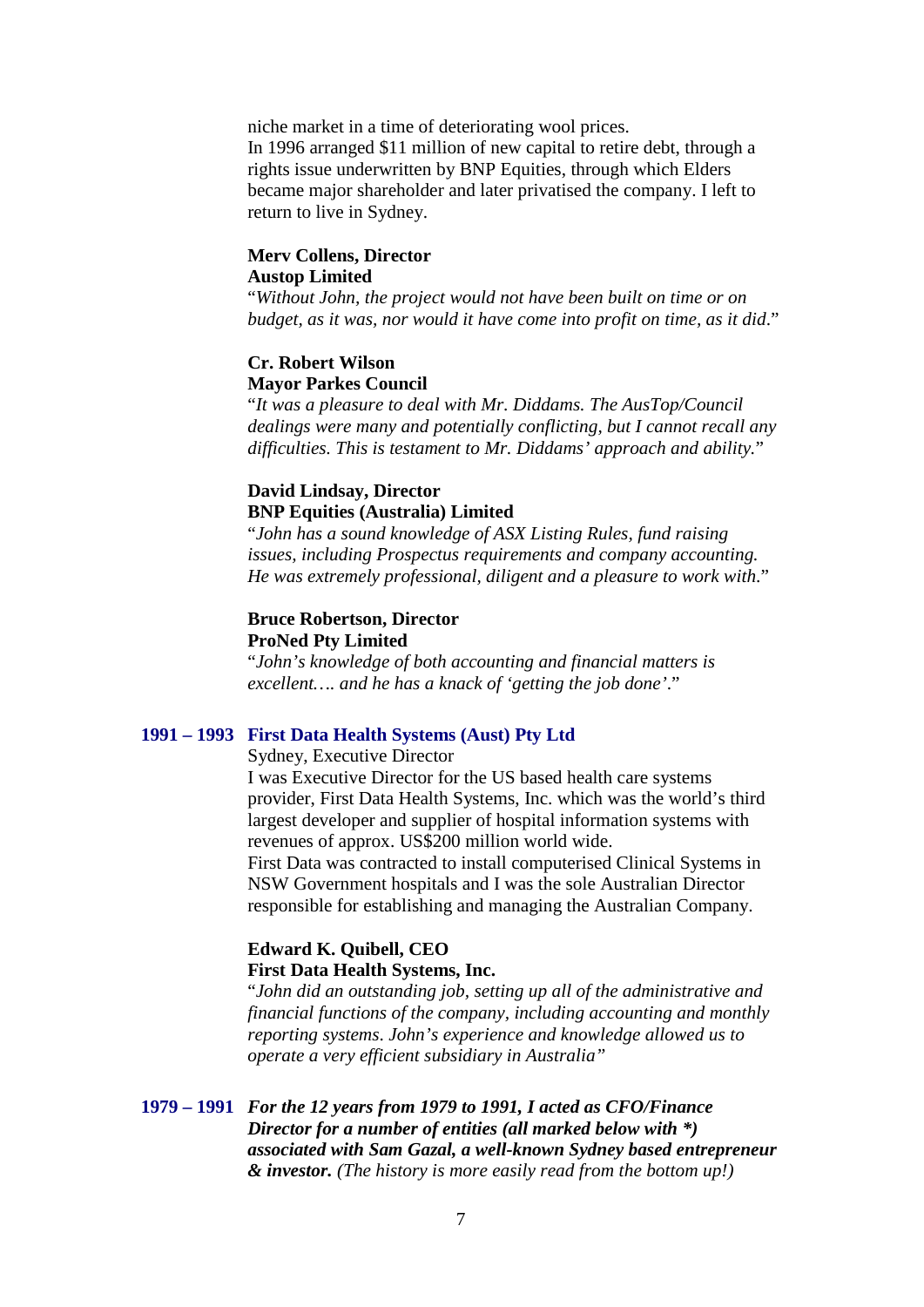#### **Sam Gazal, Chairman**

**Panfida Group PLC (and now Roslyndale Pty Limited)**

"*John handled … financial tasks…with skill and dedication, in a methodical and structured manner. He is a first rate financial executive, a professional and has the ability to 'get things done'*."

#### **1989 – 1991 Panfida Group PLC\***

#### **London, UK, Finance Director**

Following a disintegration of values in worldwide equities in the late 1980's, I relocated to London for two years to assist with the part sale and £120m debt restructuring of the Martin Retail Group and the disposal of other, non-core, assets in UK and USA.

I commuted from UK to USA for six months to dispose of an Atlanta based house-wares business (turnover US\$40 million), which included a US\$17m debt/equity conversion and to assist with the sale of a chain of 120 gas stations in Florida (turnover US\$70 million), all of which was completed successfully, with results better than expectations. I left to return to Australia.

#### **1986 – 1989 Panfida Limited\***

#### **Sydney, Finance Director**

As Group Finance Manager (later Director) of Panfida Limited, the first cashbox floated on the ASX, I was responsible for all accounting and reporting, systems development, banking and finance, taxation and other financial matters.

I managed the due diligence for the take-over of Farmers Grazcos Coop, its conversion to a company and \$15m share issue when it was listed on the ASX as Panfida Foods Ltd.

I managed the due diligence for the merger of Panfida with a UK listed trust to form Panfida Group Plc, with dual listing on ASX & London Stock Exchanges.

#### **1985 – 1986 Roslyndale Securities Pty Limited\***

#### **Sydney, Finance Director**

I was Group Finance Director for this private investment vehicle, which among other things, took over and later sold Country Television Services Ltd.

I was managed the prospectus drafting and due diligence for the formation of Panfida Limited (see above) and was responsible for all accounting and reporting, systems development, banking and finance, taxation and other financial matters for the group.

#### **1982 – 1985 Winthrop Investments Limited\***

#### **Sydney, Finance Manager**

I was Group Finance Manager for the group which had diverse interests including property development, large scale farming (wheat, sheep & cattle), oil exploration, minerals extraction and share market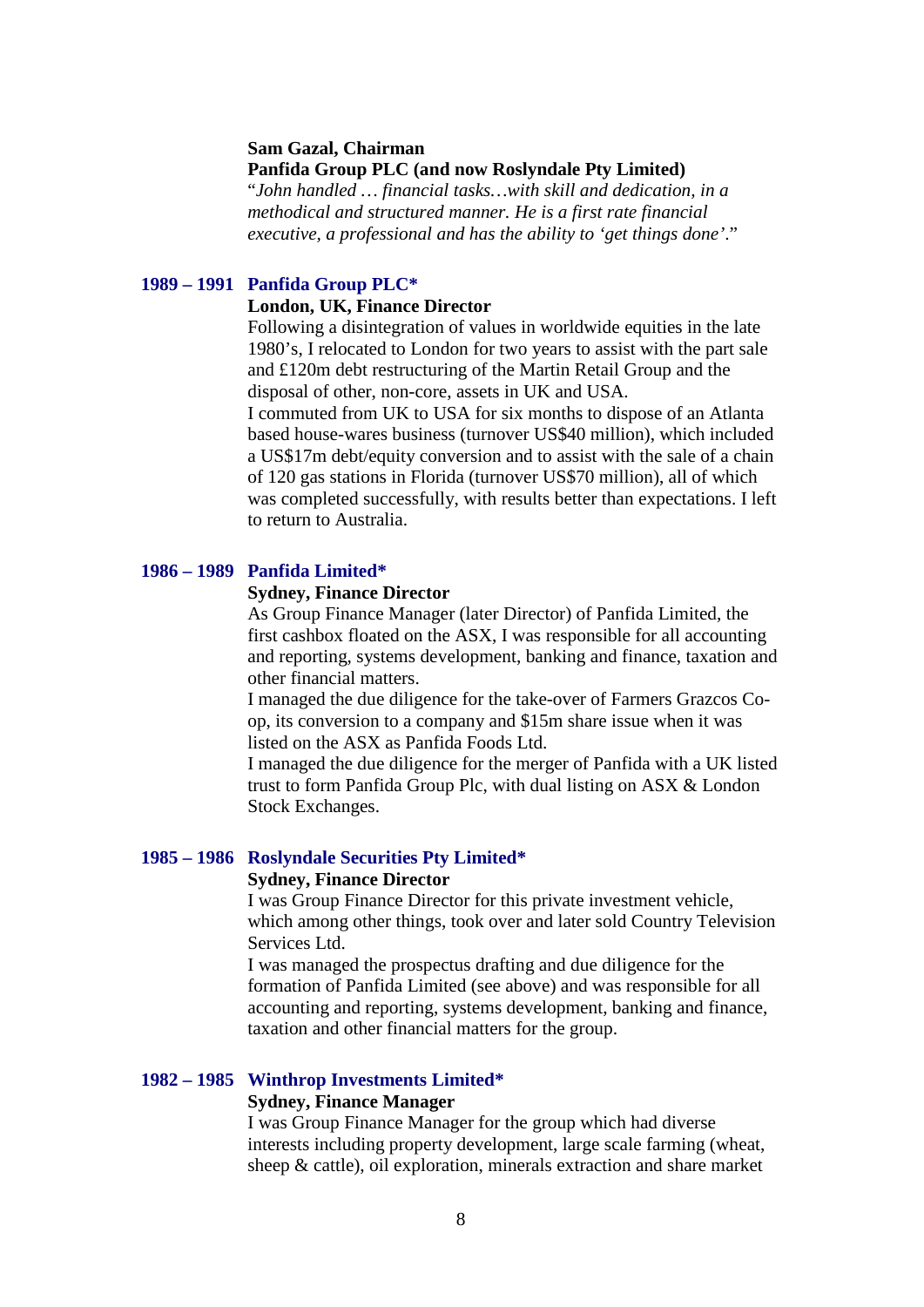activity.

Group companies, for which I was the CFO, included Winthrop, Mid East Minerals NL, Petro Energy Limited and North Kalgoorlie Gold Mines NL. I was responsible for the due diligence and other financial aspects of numerous takeovers, took five companies to IPO and/or listing on ASX, during this period.

Winthrop was acquired by Bond Corp in May 1984.

#### **1979 – 1982 Gazal Industries Limited\***

#### **Sydney, Finance Manager**

I was Group Finance Manager for the Gazal group, which comprised over twelve diverse companies in the textiles & apparel industry. I was responsible for all accounting, treasury, finance and administration matters and successfully rationalised and centralised the finance and accounting functions for these companies, including the installation of computer systems for central control of inventory, production, personnel, accounting and finance.

Left Gazal Industries with Sam Gazal to join Winthrop Investments Limited.

#### **1975 – 1979 Occidental Petroleum Corporation Inc.**

London, UK, Manager European Audit Group. I joined the European Corporate Internal Audit Group based in London and within 2 years was appointed Audit Group Manager for Europe, North Africa and North Sea, reporting direct to Oxy Head Office located in Houston, Texas.

Assignments included:

- o audit of North Sea oil & gas construction contracts,
- o rationalisation of two chemical manufacturing factories in Europe,
- o worldwide review of fertiliser trading company including field work in Europe, Japan, HK, Singapore, Australia and USA,
- o review of Hooker Chemical Corp Operations in Houston,
- o review of Oil Terminal Operations in Scotland,
- o review of Oil Platform Operations in North Sea,
- o sale of Eko Hotel in Lagos, Nigeria and
- o review of oil pipeline and financial systems in Tripoli, Libya.

I was then appointed Finance Manager for Oxy Metal Industries Europe and was responsible for all aspects of finance, including Monthly Reports to the USA parent company, for this \$100m sales turnover, subsidiary company.

I left Occidental in London to return to Australia to live, after six years abroad.

#### **Gerard J. Muro**

#### **Vice President, Oxy Metal Industries Europe**

"*John is a dynamic manager with many skills and is a man of high integrity and courage*."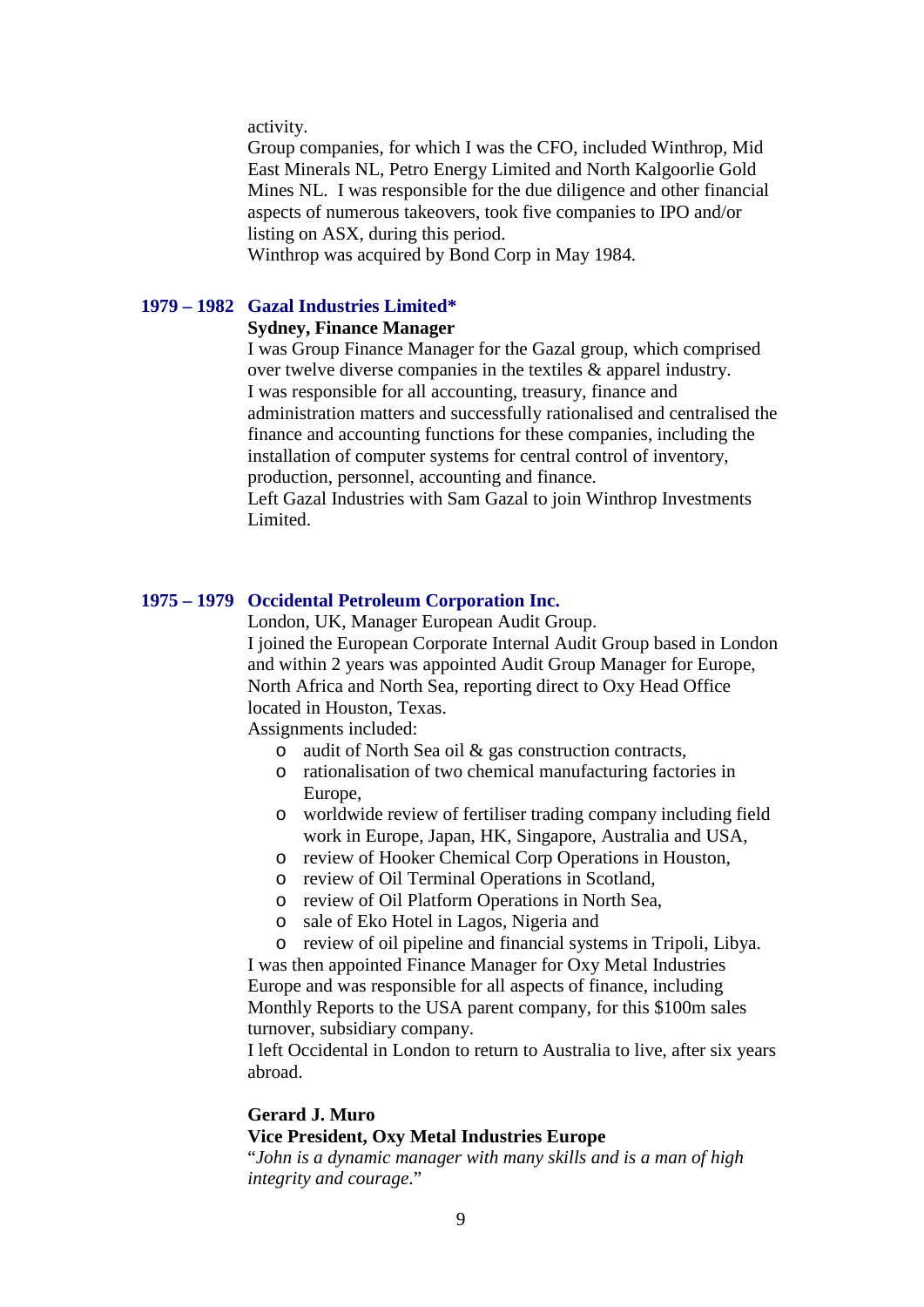#### **1968 – 1973 John Lysaght (Australia) Limited**

Sydney, Commercial (Undergraduate) Trainee I won a trainee scholarship to work & study part-time at University over 6 years to complete my Bachelor of Commerce Degree. The trainee program saw me gain experience in a number of varying departments of the company including accounting, production, marketing and product sales. I Left JLA to travel overseas.

**Graham J. Leonard**

#### **General Manager, John Lysaght (Australia) limited**

"John *has a high capacity for work and is always conscious of his responsibilities. He is highly personable and well regarded by both his peers and superiors*."

### **Honorary Service**

#### **1997 – 1998 Sydney Ski Club Pty Limited** *Sydney***,**

**(Honorary)** Sydney Ski Club is a private member ski club with club lodges in both Thredbo and Perisher Valley.

> I was Chairman of the Redevelopment Committee, charged with the responsibility of financing, designing and building a new 38-bed ski lodge in Thredbo, to replace the aging, 16-bed lodge.

> This involved delicate and sometimes difficult, negotiations with the original SSC Debenture Holders (a powerful lobby group within the club), KT (the manager of Thredbo), NPWS (the National Park manager), the builder, the architect, the Redevelopment Committee and the general club members.

The culmination was a restructuring of the club membership base and finances to raise the required \$2 million to build the 38-bed lodge, which was built on time and on budget.

I was made a Life Member of the club and have served on the general committee for over 20 years, including 3 years as President.